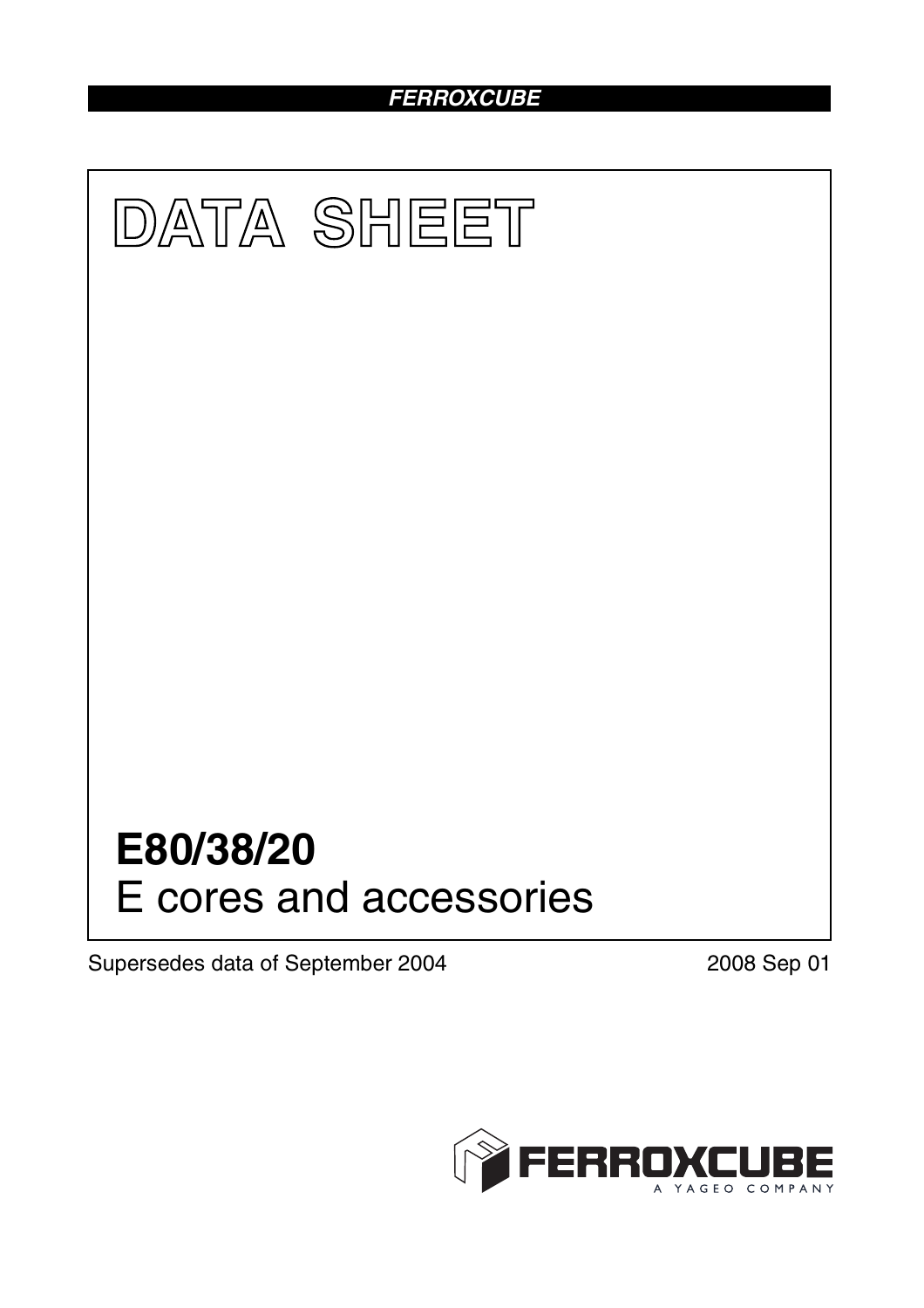### E cores and accessories E80/38/20

### **CORE SETS**

### **Effective core parameters**

| <b>SYMBOL</b>  | <b>PARAMETER</b>  | <b>VALUE</b>  | <b>UNIT</b>     |
|----------------|-------------------|---------------|-----------------|
| $\Sigma(I/A)$  | core factor (C1)  | 0.470         | $mm-1$          |
| $V_{e}$        | effective volume  | 72300         | mm <sup>3</sup> |
| l <sub>e</sub> | effective length  | 184           | mm              |
| $A_{\rm e}$    | effective area    | 392           | mm <sup>2</sup> |
| $A_{min}$      | minimum area      | 392           | mm <sup>2</sup> |
| m              | mass of core half | $\approx$ 180 | g               |



### **Core halves**

 $A_L$  measured in combination with a non-gapped core half, clamping force for  $A_L$  measurements 60  $\pm$ 20 N, unless stated otherwise.

| <b>GRADE</b>    | $A_{L}$<br>(nH)                       | $\mu_{\mathbf{e}}$ | <b>TOTAL AIR GAP</b><br>$(\mu m)$ | <b>TYPE NUMBER</b>  |
|-----------------|---------------------------------------|--------------------|-----------------------------------|---------------------|
| 3C90            | $100 \pm 5\%$ <sup>(1)</sup>          | $\approx 37$       | $\approx 10800$                   | E80/38/20-3C90-E100 |
|                 | $160 \pm 5\%$ <sup>(1)</sup>          | $\approx 60$       | $\approx 5540$                    | E80/38/20-3C90-E160 |
|                 | $250 \pm 5\%$ <sup>(1)</sup>          | $\approx 93$       | $\approx 2900$                    | E80/38/20-3C90-E250 |
|                 | $315 \pm 5\%/1)$                      | $\approx 118$      | $\approx 2120$                    | E80/38/20-3C90-E315 |
|                 | $400 \pm 8\%/1$                       | $\approx 149$      | $\approx$ 1540                    | E80/38/20-3C90-E400 |
|                 | 630 ±10% $(1)$                        | $\approx 235$      | $\approx 860$                     | E80/38/20-3C90-E630 |
|                 | 5070 ±25%                             | $\approx$ 1890     | $\approx 0$                       | E80/38/20-3C90      |
| 3C92<br>des     | 3600 ± 25%                            | $\approx$ 1350     | $\approx 0$                       | E80/38/20-3C92      |
| 3C94            | 5070 ±25%                             | $\approx$ 1890     | $\approx 0$                       | E80/38/20-3C94      |
| 3C95<br>des     | 6730 ± 25%                            | $\approx$ 2510     | $\approx 0$                       | E80/38/20-3C95      |
| 3F <sub>3</sub> | $100 \pm 5\%$ <sup>(1)</sup>          | $\approx$ 37       | $\approx 10800$                   | E80/38/20-3F3-E100  |
|                 | $160 + 5\%/1$                         | $\approx 60$       | $\approx 5540$                    | E80/38/20-3F3-E160  |
|                 | $250 \pm 5\%/1)$                      | $\approx 93$       | $\approx 2900$                    | E80/38/20-3F3-E250  |
|                 | $315 + 5\%/1$                         | $\approx$ 118      | $\approx 2120$                    | E80/38/20-3F3-E315  |
|                 | $400 \pm 8\%/1$                       | $\approx$ 149      | $\approx$ 1540                    | E80/38/20-3F3-E400  |
|                 | 630 ± 10% <sup><math>(1)</math></sup> | $\approx 235$      | $\approx 860$                     | E80/38/20-3F3-E630  |
|                 | 4590 ±25%                             | $\approx$ 1710     | $\approx 0$                       | E80/38/20-3F3       |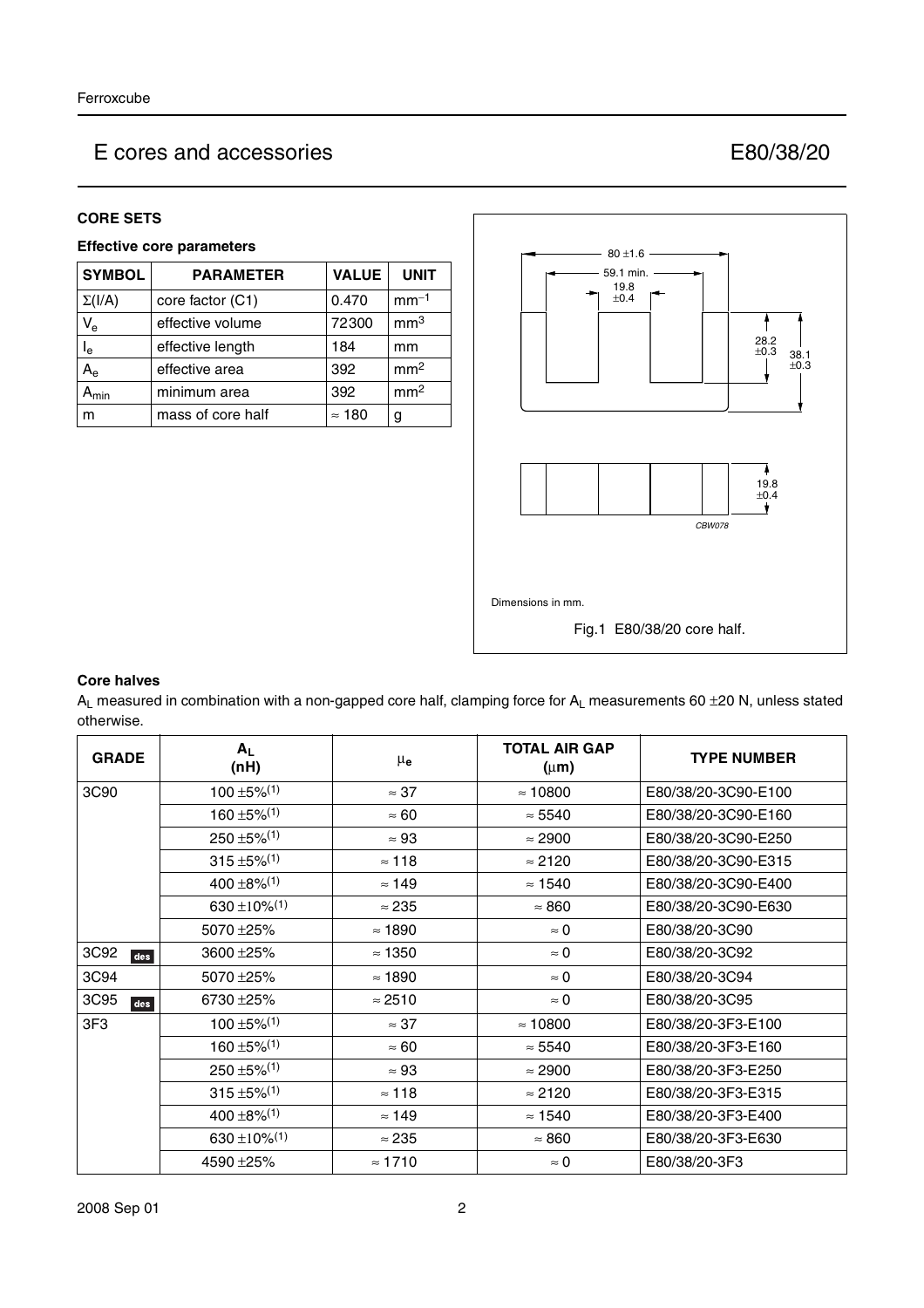# E cores and accessories E80/38/20

### **Note**

1. Measured in combination with an equal gapped core half.

|  |  |  | Properties of core sets under power conditions |
|--|--|--|------------------------------------------------|
|  |  |  |                                                |

|                 | B (mT) at                                       | CORE LOSS (W) at                             |                                               |                                               |                                                |                                               |  |  |
|-----------------|-------------------------------------------------|----------------------------------------------|-----------------------------------------------|-----------------------------------------------|------------------------------------------------|-----------------------------------------------|--|--|
| <b>GRADE</b>    | $H = 250$ A/m;<br>$f = 25$ kHz;<br>$T = 100 °C$ | f = 25 kHz;<br>$B = 200$ mT;<br>$T = 100 °C$ | i = 100 kHz;<br>$B = 100$ mT;<br>$T = 100 °C$ | $= 100$ kHz;<br>$B = 200 mT$ ;<br>$T = 25 °C$ | $= 100$ kHz;<br>$B = 200 mT$ ;<br>$T = 100 °C$ | $= 400$ kHz;<br>$B = 50 mT$ ;<br>$T = 100 °C$ |  |  |
| 3C90            | $\geq 320$                                      | $\leq 7.2$                                   | $\leq 10$                                     |                                               |                                                |                                               |  |  |
| 3C92            | $\geq$ 370                                      |                                              | $\leq 7.5$                                    |                                               | $\leq 45$                                      |                                               |  |  |
| 3C94            | $\geq 320$                                      |                                              | $\leq 7.5$                                    |                                               | $\leq 45$                                      |                                               |  |  |
| 3C95            | $\geq 320$                                      |                                              |                                               | $\leq 45.5$                                   | $\leq 43.4$                                    |                                               |  |  |
| 3F <sub>3</sub> | $\geq 320$                                      |                                              | $\leq 9.0$                                    |                                               |                                                | $\leq 15.4$                                   |  |  |